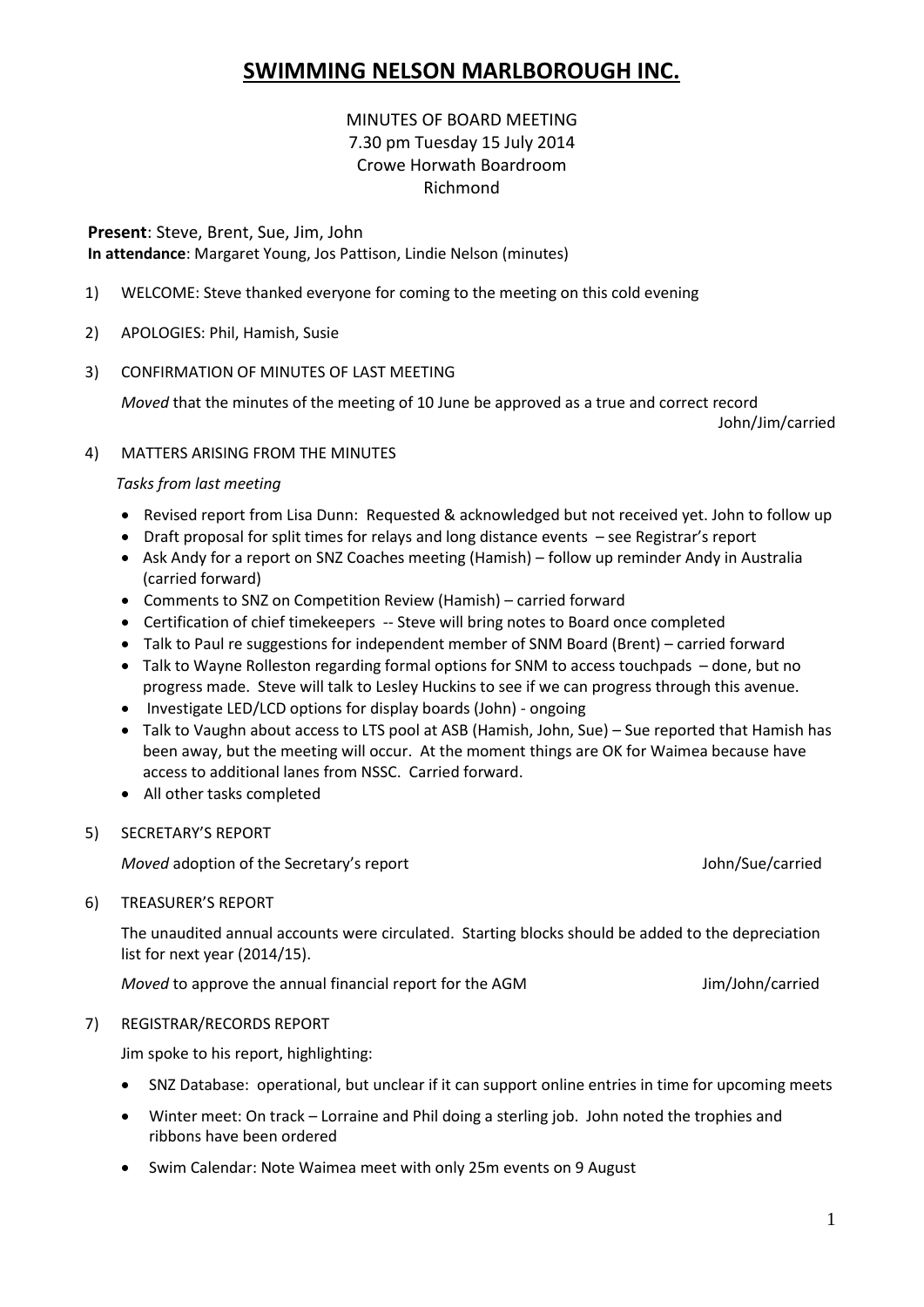Recognising splits: In discussion it was agreed to simplify the rule.

*Moved* adoption of the Registrar's proposal for recognising splits with the deletion of the exception for relays of more than 4 swimmers Jim/Steve/carried

# **Policy on recognition of "splits" from relays and long distance events**

- 1. SNM will recognise, and will endeavour to record at meets that it sponsors, the times of the lead-off swimmer in relays that involve 4 swimmers per team or less, provided they have been recorded in a manner that complies with FINA timekeeping requirements.
- 2. SNM will not recognise times recorded as partial times ("splits") during long distance events, e.g. during a 1500m event a time recorded at 800m will not be recognised as a valid time for 800m, except by prior approval of Swimming Nelson Marlborough.
- Transfers: listed in Registrar's report
- Records:

*Moved* that the following be confirmed as NM records:

| Event                                                  |           | Age  | M/F | New time | Swimmer                | Club            | Previous record holder             |  |  |  |
|--------------------------------------------------------|-----------|------|-----|----------|------------------------|-----------------|------------------------------------|--|--|--|
| <b>Tasman Winter Warm Up 14 June 2014</b>              |           |      |     |          |                        |                 |                                    |  |  |  |
| 400 Free                                               | <b>SC</b> | 15   | F   | 4:32.02  | Caitlin Delaney        | Tasman          | Caitlin Delaney Tasman Meet 2014   |  |  |  |
| 400 Free                                               | SC        | 18   | F   | 4:31.42  | <b>Madisen Stanley</b> | Tasman          | Megan Ramsay 2000                  |  |  |  |
| 400 Free                                               | <b>SC</b> | Open | F   | 4:31.42  | <b>Madisen Stanley</b> | Tasman          | Talya Harwood NZ Short Course 2013 |  |  |  |
|                                                        |           |      |     |          |                        |                 |                                    |  |  |  |
| <b>Wharenui Winter Olympics 27-29 June 2014</b>        |           |      |     |          |                        |                 |                                    |  |  |  |
| 400 Free                                               | <b>SC</b> | 15   | F   | 4:30.60  | Caitlin Delaney        | Tasman          | Caitlin Delaney Tasman Warmup 2014 |  |  |  |
| 400 Free                                               | <b>SC</b> | 18   | F   | 4:29.31  | <b>Madisen Stanley</b> | Tasman          | Madisen Stanley Tasman Warmup 2014 |  |  |  |
| 200 Breas                                              | <b>SC</b> | 18   | F   | 2:46.68  | <b>Madisen Stanley</b> | Tasman          | Jasmine Bewley 2009 Springs        |  |  |  |
| 400 Free                                               | SC        | Open | F   | 4:29.31  | <b>Madisen Stanley</b> | Tasman          | Madisen Stanley Tasman Warmup 2014 |  |  |  |
| 200 Free                                               | SC        | 14   | м   | 1:57.31  | Sam McKenzie           | Tasman          | S McKenzie Tasman March Meet 2014  |  |  |  |
| 50 Back                                                | <b>SC</b> | 14   | м   | 28.44    | Sam McKenzie           | Tasman          | S McKenzie Tasman March Meet 2014  |  |  |  |
| 100 Back                                               | <b>SC</b> | 14   | м   | 1:05.33  | Sam McKenzie           | Tasman          | Standard                           |  |  |  |
| 100 Fly                                                | <b>SC</b> | 14   | М   | 1:02.15  | Sam McKenzie           | Tasman          | Sam McKenzie NZ Short Course 2013  |  |  |  |
| 200 IM                                                 | SC        | 14   | М   | 2:18.69  | Sam McKenzie           | Tasman          | Standard                           |  |  |  |
| 400 Free                                               | SC        | 15   | М   | 4:05.70  | Thomas Heaton          | Tasman          | T Heaton Tasman March Meet 2014    |  |  |  |
| 200 Free                                               | SC        | Open | М   | 1:57.31  | Sam McKenzie           | Tasman          | S McKenzie Tasman March Meet 2014  |  |  |  |
| 400 Free                                               | <b>SC</b> | Open | м   | 4:05.70  | Thomas Heaton          | Tasman          | S McKenzie Tasman March Meet 2014  |  |  |  |
| 50 Back                                                | SC        | Open | М   | 28.44    | Sam McKenzie           | Tasman          | Hayden Clemett Sept 1995           |  |  |  |
|                                                        |           |      |     |          |                        |                 |                                    |  |  |  |
| <b>SI Secondary School Championships 5-6 July 2014</b> |           |      |     |          |                        |                 |                                    |  |  |  |
| 100 Free                                               | <b>SC</b> | 16   | F   | 59.66    | Sally McMath           | <b>Blenheim</b> | Skye Eden NZ Short Course 2012     |  |  |  |
| 100 Back                                               | <b>SC</b> | 16   | F   | 1:07.47  | Sally McMath           | <b>Blenheim</b> | Grace Woodall SNM Age Groups 2012  |  |  |  |
| 100 Free                                               | SC        | Open | F   | 59.66    | Sally McMath           | <b>Blenheim</b> | Jasmine Bewley NZ Springs 2009     |  |  |  |

Jim/Steve/carried

Record certificates will be handed out at the SNM Winter meet.

8) PUBLICITY/COMMUNICATION REPORT

Nothing to report.

9) FUNDING REPORT

Sue reported that the Adam & Eve towels are ready. The towels for Sam McKenzie and Phillippa Dwyer (2014 winners) will be awarded at the SNM Winter meet.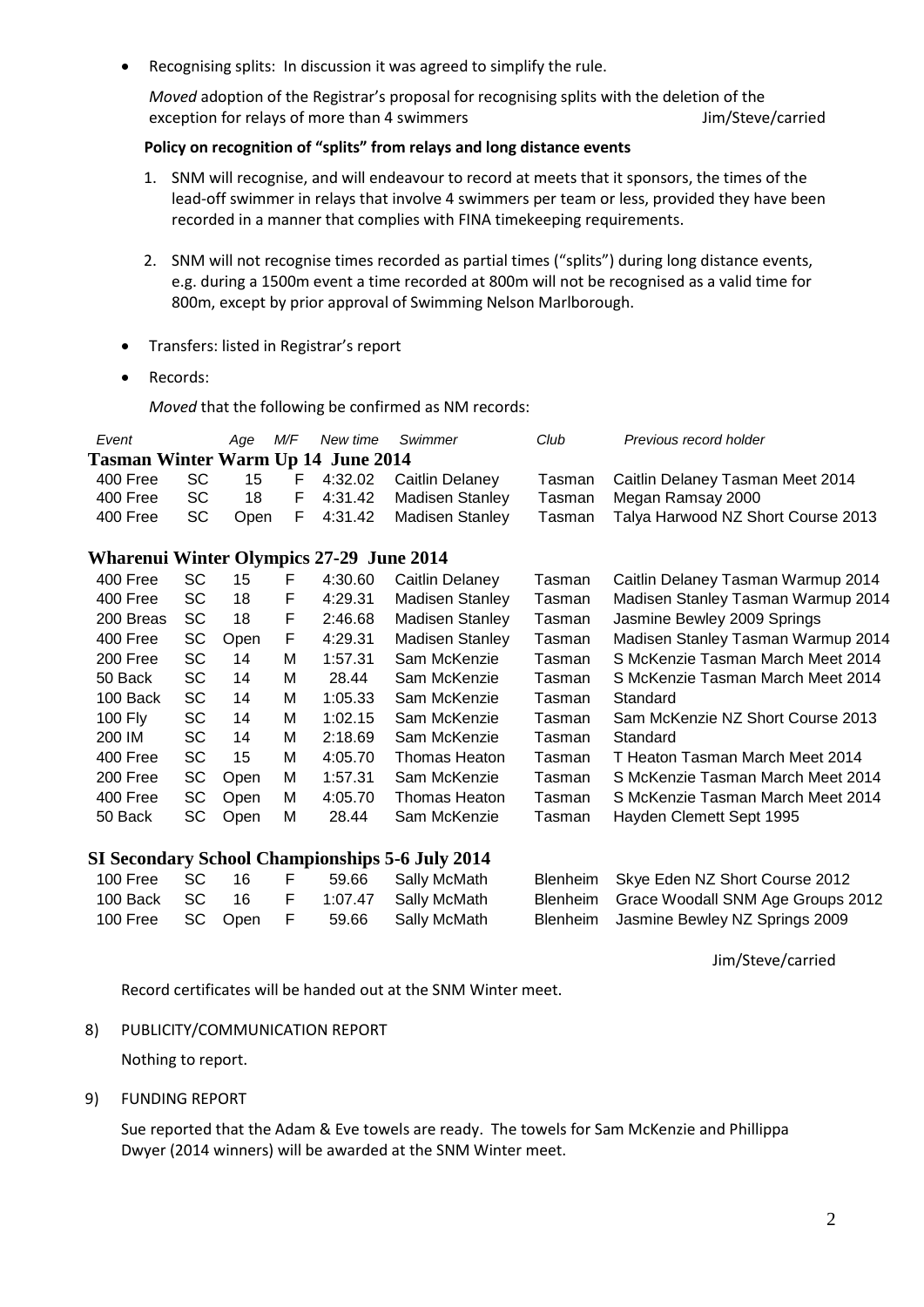Sue also noted that we will need to return the CCT grant if no progress is made on touchpads. At next meeting will need to consider results of Steve's follow up with Lesley Huckins and John's investigations on LCD/LED options for a scoreboard.

*Moved* that report be accepted Sue/Jim/carried Sue/Jim/carried

#### 10) TECHNICAL

Certification of chief timekeepers: Steve still working on this. Will bring notes to the Board so that the Board can adopt a policy with criteria for recognition of this role.

### 11) COACHING REPORT

Hamish away - No report.

### 12) GENERAL BUSINESS

• Swimmers Fund recipients

Margaret and Jos reported that they have awarded money from the Swimmer's Fund to 13 swimmers.

*Moved* that the Board notes that the recipients of grants from Swimmers Fund are:

| Clara Foster       | Sam Mckenzie | Talya Harwood   | <b>Matai McGuinniety</b> |
|--------------------|--------------|-----------------|--------------------------|
| Caitlin Delany     | Eddie Neill  | Phillippa Dwyer | <b>Fraser Neill</b>      |
| Georgina Trengrove | Sara Gane    | Libby Neill     | Tara Hagan               |
| Cassandra Hagan    |              |                 |                          |

Jim/Steve/carried

# Preparations for AGM and approval of annual report

Corrections to the annual report were noted, including adding adoption of the new SNZ-standard regional constitution to General Business.

*Moved* to approve the amended Annual Report and printing of 30 copies for the AGM

Sue/John/carried

The Annual Report and remit on scoring relays will be circulated to clubs, along with a reminder about the AGM. Lindie to advise Christian Renford of the date of SNM AGM and invite him to attend (advise Steve if coming so Steve can arrange pick up).

The Board expressed their appreciation of the work done on the annual report. It was noted that preparation could be simplified using reports from Team Manager to generate the list of results from national meets. This will be discussed at the next Board meeting.

Margaret has ordered food. Steve will pick up key for Saxton Stadium on Friday 25 July.

Nominations were received for Sue Malthus, Jim Sinner, Stephen Fryer, John Elder, Phil McMath.

SNM remit to SNZ re minimum size of clubs

Brent reported that we have unqualified support to submit the remit from 4 regions – Auckland, Northland, HBPB, Counties Manukau. Swimming Manawatu and Swimming BOP have requested changes to the remit.

SNZ has come up with proposals to review the SNZ constitution. Re 9.1 SNZ suggests changing the minimum size to 15. It was agreed that this would meet our needs, but the Board does not have confidence that SNZ would be able to get this remit finalised for consideration at the AGM, therefore we will not withdraw our remit at this stage.

Following discussion it was decided to leave the SNM remit as it is. Brent will contact Manawatu & BOP.

Nominations for Appointment Panel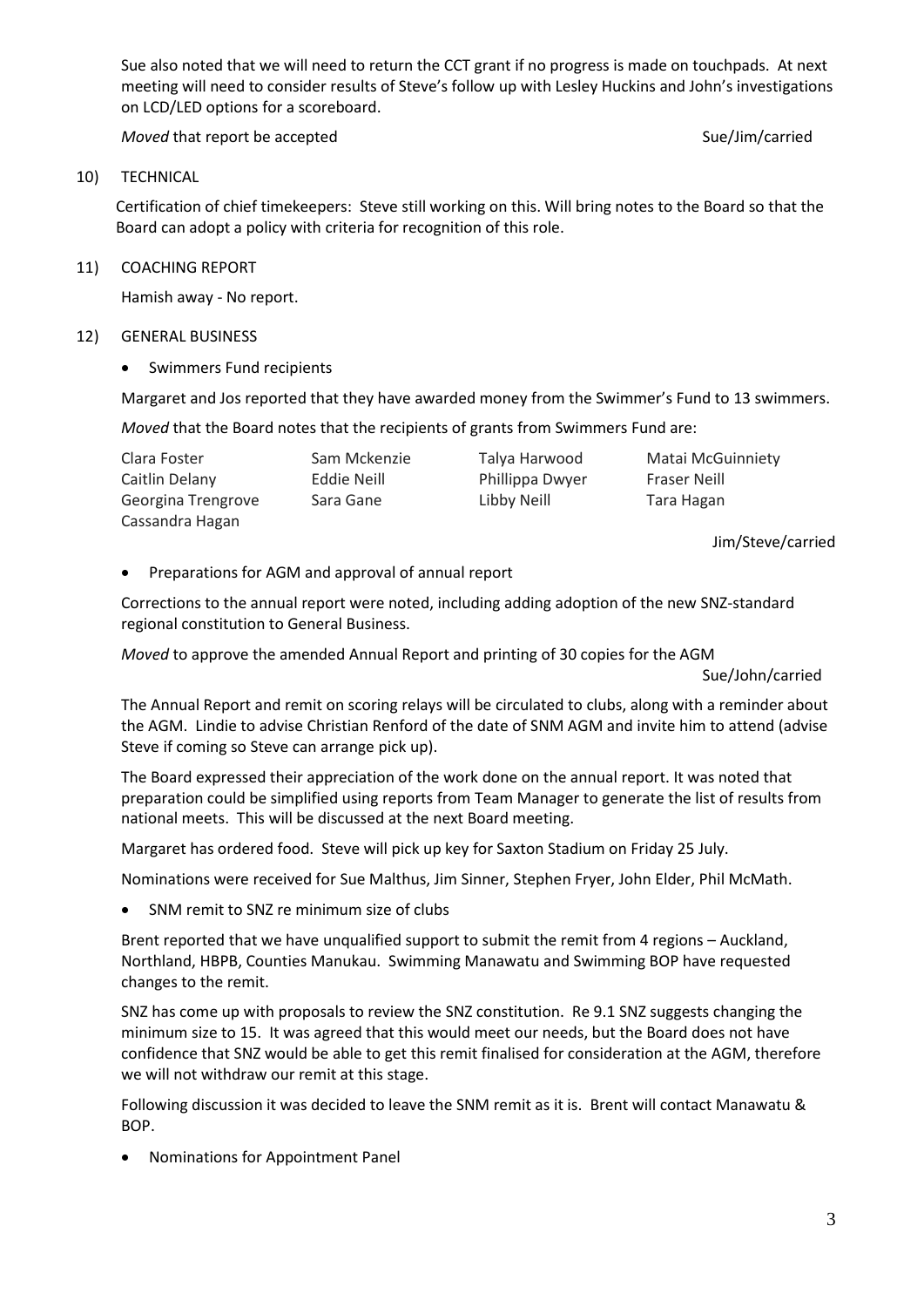Agreed to vote for David Jack (nominated by Auckland) and not to exercise our second vote.

• Brent's portfolio (liaison with SNZ)

This will be discussed with the new Board. Brent advised that he will help with the transition.

Nayland SC wind up

Nayland has supplied a list of assets. They need to prepare final accounts and file with Incorporated Societies. The three remaining committee members need to sign a resolution to wind up. Steve will talk to Susie, and arrange a meeting with Gail Pope to agree on steps and timeline to complete the wind up. Jim offered to draft a resolution for them – Steve to give Jim a copy of the Nayland constitution.

BSC remit for SNZ re subsidy for SI clubs to attend national meets that are always held in NI

It was noted that the chances were low of this getting support from four other regions to get onto the agenda of the SNZ AGM. Carried forward for final decision.

• Officials blue shirts policy

Steve noted there is no policy regarding handing out officials' shirts.

Jim offered to send an email asking officials if they intend to carry on. If not, request that any SNM shirts that are in good condition be returned. Hand the shirts back to clubs, they can hand in to SNM at Winter meet.

Agreed there is no need for a policy at this stage

• Strategy for KPI 3

This is a task for next Board, once we have heard back from SNZ. Brent has prepared a draft.

Options to increase revenue

Task for next Board

• Profit sharing formula

Task for next Board

• Storage for SNM gear

Steve has obtained 3 quotes for storage. The best option is StorageWorld, and they are holding space for us. We need to check whether we can get insurance.

Following discussion it was agreed to start with a clean out. Steve, Margaret, and Jim will meet at 10 am this Saturday to go through the gear. Jim suggested that the documents could be scanned – hire a student to do this job. Sue's daughters could do the scanning, but would like to be paid.

Steve will advise StorageWorld that we will not take up the storage unit at this time.

13) Board Time

Medals – John noted that we have different designs for each meet. We could reduce our costs by having 3 designs (gold, silver, bronze) with different lanyards (Winter Meet, NM Age Groups, NMC&T). It was agreed that this sounds like a good idea. John will continue investigations.

14) Next meeting (Tues 12 August and venue – TBC by new Board)

Agenda items

- Simplification of the annual report especially national results
- Touchpads/use of CCT grant (Steve/John)
- Brent's portfolio